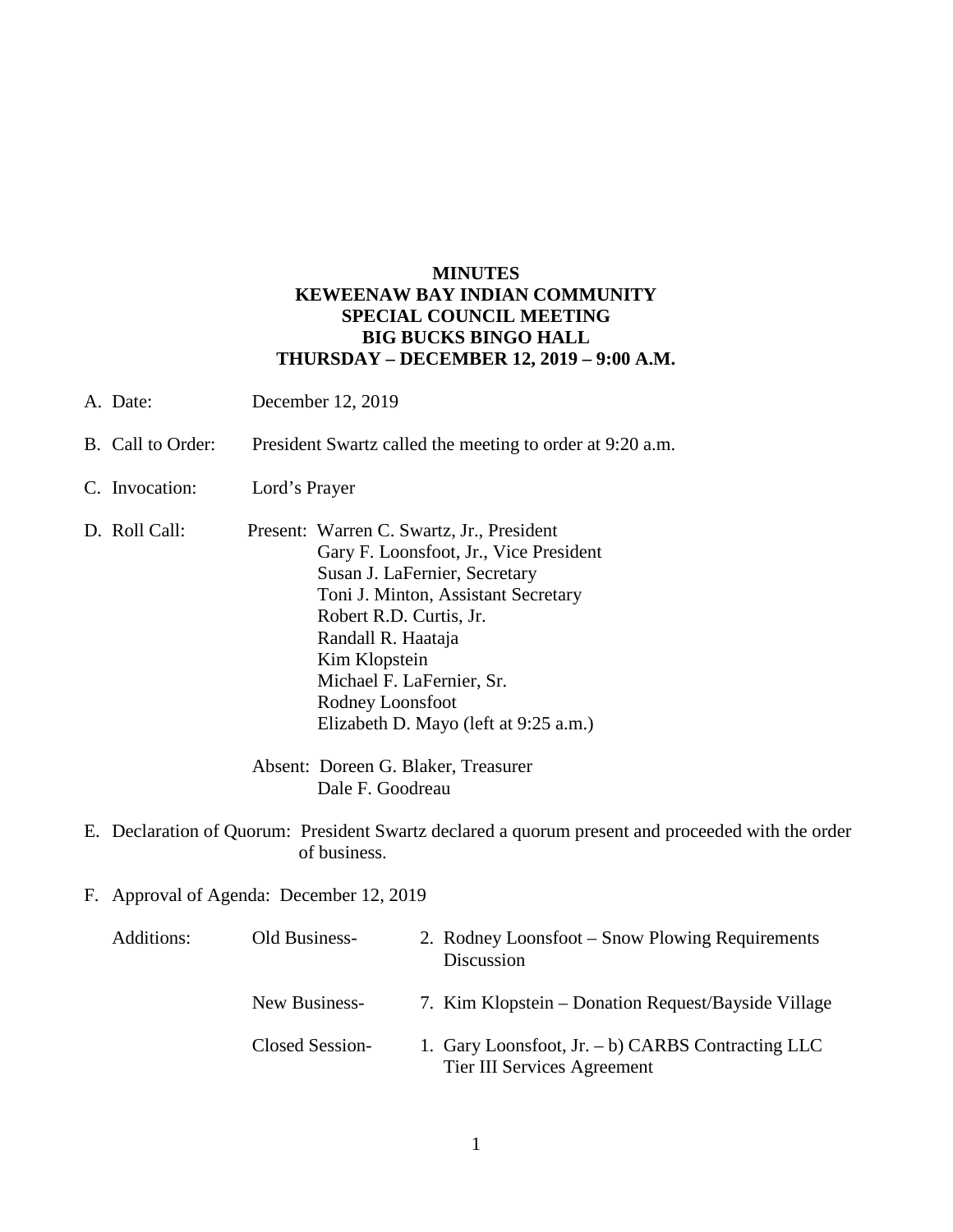**MOTION MADE BY TONI J. MINTON TO APPROVE THE AGENDA WITH THE ADDITIONS. SUPPORTED BY KIM KLOPSTEIN. NINE IN FAVOR (Gary F. Loonsfoot, Jr., Susan J. LaFernier, Toni J. Minton, Robert R.D. Curtis, Jr., Randall R. Haataja, Kim Klopstein, Michael F. LaFernier, Sr., Rodney Loonsfoot, Elizabeth D. Mayo), OPPOSED - 0, ABSTAINING - 0, TWO ABSENT (Doreen G. Blaker, Dale F. Goodreau), MOTION CARRIED.**

## **Elizabeth Mayo left at 9:25 a.m.**

- G. For Your Information:
	- 1. 2019 Unofficial General Election Result Announcement to be held at the Zeba Community Hall after the Polls Close on December 14, 2019 by the Election Board
- H. Old Business:
	- 1. Dianne McMahon, Elderly Nutrition Director/Jean Jokinen, Grant Writer
		- a) Resolution KB-052-2019 Elderly Nutrition Program Grant Application to provide supportive and nutritional and caregiver services to older Native Americans

The grant application includes Marquette County with approximately 72 Senior Citizens for at least two meals per month at the Harvey Community Building. Grant period April 1, 2020 to March 31, 2023

**MOTION MADE BY RODNEY LOONSFOOT TO APPROVE RESOLUTION KB-052-2019 ELDERLY NUTRITION PROGRAM GRANT APPLICATION. SUPPORTED BY ROBERT R.D. CURTIS, JR. EIGHT IN FAVOR (Gary F. Loonsfoot, Jr., Susan J. LaFernier, Toni J. Minton, Robert R.D. Curtis, Jr., Randall R. Haataja, Kim Klopstein, Michael F. LaFernier, Sr., Rodney Loonsfoot), OPPOSED - 0, ABSTAINING - 0, THREE ABSENT (Doreen G. Blaker, Dale F. Goodreau, Elizabeth D. Mayo), MOTION CARRIED.**

> b) Resolution KB-053-2019 Elderly Nutrition Surveys to identify the needs assessment requirement for the Three National Resource Centers Grant requirement by the Administration on Aging Department of Health and Human Services

**MOTION MADE BY TONI J. MINTON TO APPROVE RESOLUTION KB-053-2019 ELDERLY NUTRITION SURVEYS. SUPPORTED BY KIM KLOPSTEIN. EIGHT IN FAVOR (Gary F. Loonsfoot, Jr., Susan J. LaFernier, Toni J. Minton, Robert R.D. Curtis, Jr., Randall R. Haataja, Kim Klopstein, Michael F. LaFernier, Sr., Rodney Loonsfoot), OPPOSED - 0, ABSTAINING - 0, THREE ABSENT (Doreen G. Blaker, Dale F. Goodreau, Elizabeth D. Mayo), MOTION CARRIED.**

2. Rodney Loonsfoot – Snow Plowing Requirements Discussion

During the budget process the Council revised the disability requirements (must have proof of permanent-physical disability) and Rodney is concerned whether a notice was sent out to a certain individual who no longer qualifies. The Public Works Director explained to the individual the requirements.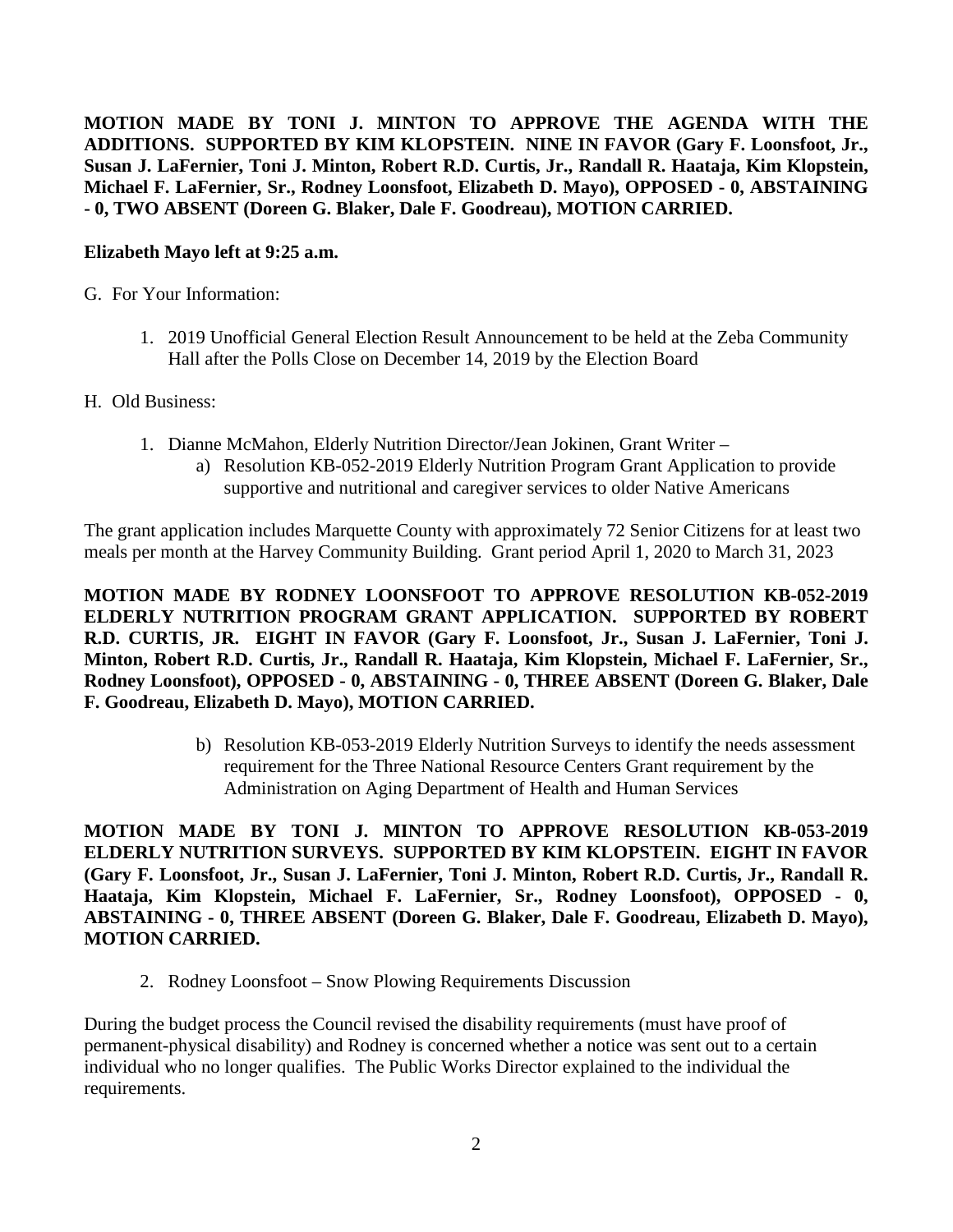- I. New Business:
	- 1. Jean Jokinen, Grant Writer ICDBG Project List Discussion The Tribe can apply for a \$900,000.00 project with a \$300,000.00 match. It was decided not to apply this year because of the new casino expansion projects.
	- 2. Paul Mooney, Assistant Tribal Attorney/Jeanne Hirzel, Substance Abuse Programs Director -

Resolution KB-055-2019 Self-Determination Construction Contract with Indian Health Services for the Backlog of Essential Maintenance, Alteration, and Repair deficiencies identified at New Day utilizing 2019 BEMAR funds \$156,000.00

**MOTION MADE BY TONI J. MINTON TO APPROVE RESOLUTION KB-055-2019 SELF-DETERMINATION CONSTRUCTION CONTRACT WITH IHS AND AUTHORIZE THE PRESIDENT TO SIGN. CO-SUPPORTED BY MICHAEL F. LAFERNIER, SR. AND RODNEY LOONSFOOT. EIGHT IN FAVOR (Gary F. Loonsfoot, Jr., Susan J. LaFernier, Toni J. Minton, Robert R.D. Curtis, Jr., Randall R. Haataja, Kim Klopstein, Michael F. LaFernier, Sr., Rodney Loonsfoot), OPPOSED - 0, ABSTAINING - 0, THREE ABSENT (Doreen G. Blaker, Dale F. Goodreau, Elizabeth D. Mayo), MOTION CARRIED.**

- 3. Jason Ayres, Real Estate Officer
	- a) Resolution KB-054-2019 Request for FY2020 A17AV00280 Road Maintenance Program Funds \$21,002.00

**MOTION MADE BY SUSAN J. LAFERNIER TO APPROVE RESOLUTION KB-054-2019 REQUEST FOR FY2020 ROAD MAINTENANCE PROGRAM FUNDS. CO-SUPPORTED BY GARY F. LOONSFOOT, JR. AND RANDALL R. HAATAJA. EIGHT IN FAVOR (Gary F. Loonsfoot, Jr., Susan J. LaFernier, Toni J. Minton, Robert R.D. Curtis, Jr., Randall R. Haataja, Kim Klopstein, Michael F. LaFernier, Sr., Rodney Loonsfoot), OPPOSED - 0, ABSTAINING - 0, THREE ABSENT (Doreen G. Blaker, Dale F. Goodreau, Elizabeth D. Mayo), MOTION CARRIED.**

- b) Commercial Sugaring Permits (February 1, 2020 May 31, 2020)
	- i. Gerald P. Jondreau (Restricted Trust Land Permit) KB 002-20
	- ii. Thomas E. Chosa, Jr. (Fee and Tribal Trust Land Permit) KB 001-20

**MOTION MADE BY RODNEY LOONSFOOT TO APPROVE THE COMMERCIAL SUGARING PERMITS FOR GERALD JONDREAU AND THOMAS CHOSA, JR. CO-SUPPORTED BY ROBERT R.D. CURTIS, JR. AND KIM KLOPSTEIN. EIGHT IN FAVOR (Gary F. Loonsfoot, Jr., Susan J. LaFernier, Toni J. Minton, Robert R.D. Curtis, Jr., Randall R. Haataja, Kim Klopstein, Michael F. LaFernier, Sr., Rodney Loonsfoot), OPPOSED - 0, ABSTAINING - 0, THREE ABSENT (Doreen G. Blaker, Dale F. Goodreau, Elizabeth D. Mayo), MOTION CARRIED.**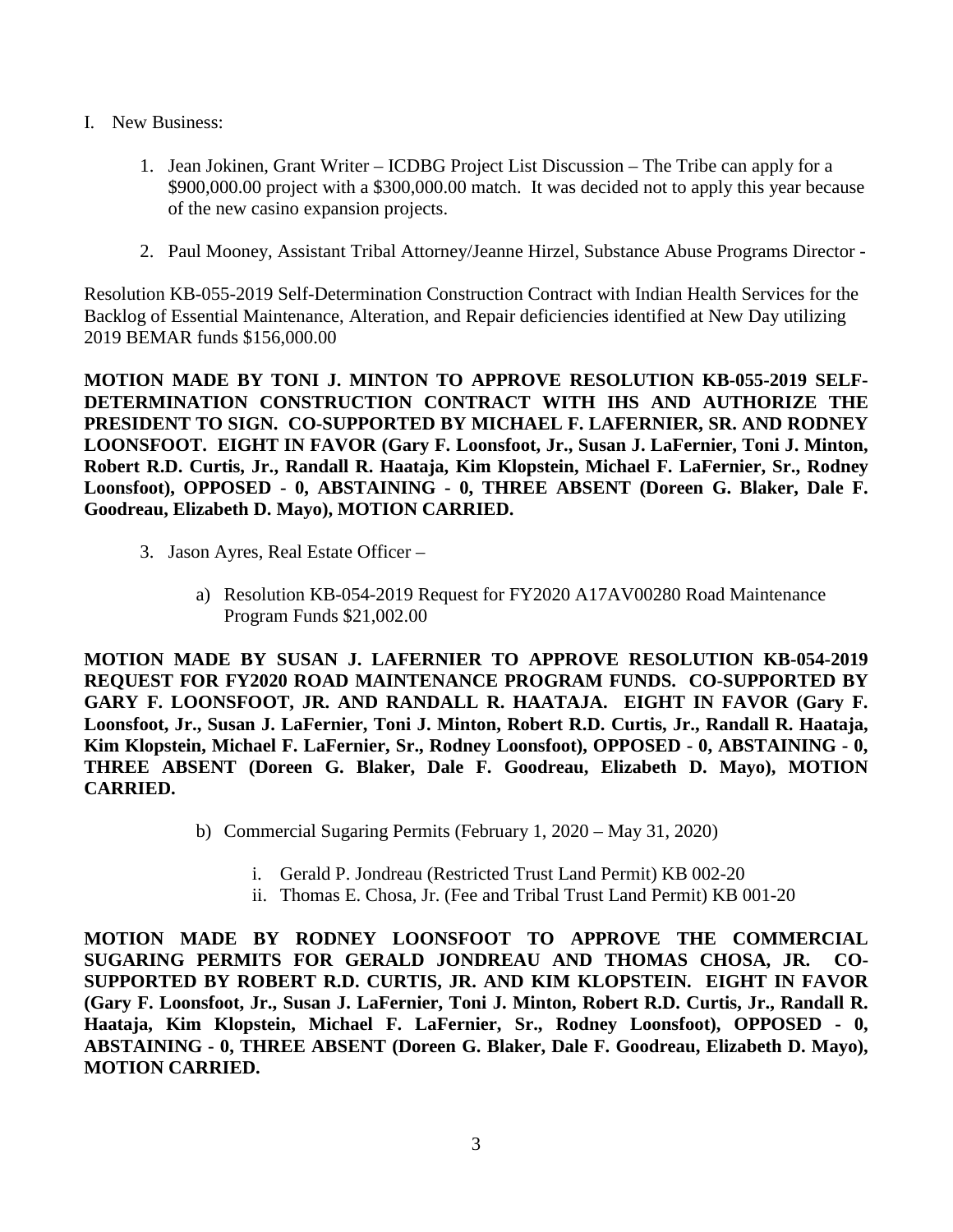- 4. Larry Denomie III, Ojibwa Casinos General Manager
	- a) Arrow Audio Inc./Arrow AV Group (AAVG) Proposal for the Purchase of Digital Signage Packages for the Baraga and Marquette Casinos; TV's and Digital Media Equipment/Services, Projectors/Screens and Content Vendor – Four Winds Interactive (FWI) Proposal to Provide Professional Services, Software, and Hardware for Casino Communications

**MOTION MADE BY TONI J. MINTON TO APPROVE THE PURCHASES FROM AAVG IN THE AMOUNT OF \$413,315.85 AND FWI IN THE AMOUNT OF \$36,523.80 AS PRESENTED. SUPPORTED BY MICHAEL F. LAFERNIER, SR. SEVEN IN FAVOR (Gary F. Loonsfoot, Jr., Susan J. LaFernier, Toni J. Minton, Robert R.D. Curtis, Jr., Randall R. Haataja, Kim Klopstein, Michael F. LaFernier, Sr.), ONE OPPOSED (Rodney Loonsfoot), ABSTAINING - 0, THREE ABSENT (Doreen G. Blaker, Dale F. Goodreau, Elizabeth D. Mayo), MOTION CARRIED.**

b) Weekly Update – available for your review

## **Break: 10:32 - 10:45 a.m.**

- 5. Sarah Smith, CEO/Weekly Update available for your review
- 6. President Swartz Marquette 2% Government Pass-Through

Onota Township will not accept funds for U.P. Central Trails therefore the \$10,000 that was approved will need to be reallocated.

**MOTION MADE BY ROBERT R.D. CURTIS, JR. TO APPROVE THE 2% REQUESTS FROM THE CITY OF ISHPEMING FOR THE POLICE DEPARTMENT \$9,000.00 AND FIRE DEPARTMENT \$1,000.00 AND AMEND RESOLUTION KB-047-2019 MARQUETTE 2%. SUPPORTED BY RANDALL R. HAATAJA. EIGHT IN FAVOR (Gary F. Loonsfoot, Jr., Susan J. LaFernier, Toni J. Minton, Robert R.D. Curtis, Jr., Randall R. Haataja, Kim Klopstein, Michael F. LaFernier, Sr., Rodney Loonsfoot), OPPOSED - 0, ABSTAINING - 0, THREE ABSENT (Doreen G. Blaker, Dale F. Goodreau, Elizabeth D. Mayo), MOTION CARRIED.**

7. Kim Klopstein – Donation Request

**MOTION MADE BY SUSAN J. LAFERNIER TO APPROVE \$250.00 FOR DONATIONS TO THE BAYSIDE VILLAGE RESIDENTS FOR THIS HOLIDAY SEASON. SUPPORTED BY RANDALL R. HAATAJA. SEVEN IN FAVOR (Gary F. Loonsfoot, Jr., Susan J. LaFernier, Toni J. Minton, Robert R.D. Curtis, Jr., Randall R. Haataja, Kim Klopstein, Michael F. LaFernier, Sr.), OPPOSED - 0, ABSTAINING - 0, FOUR ABSENT (Doreen G. Blaker, Dale F. Goodreau, Rodney Loonsfoot, Elizabeth D. Mayo), MOTION CARRIED.**

(Rodney Loonsfoot is out of the room)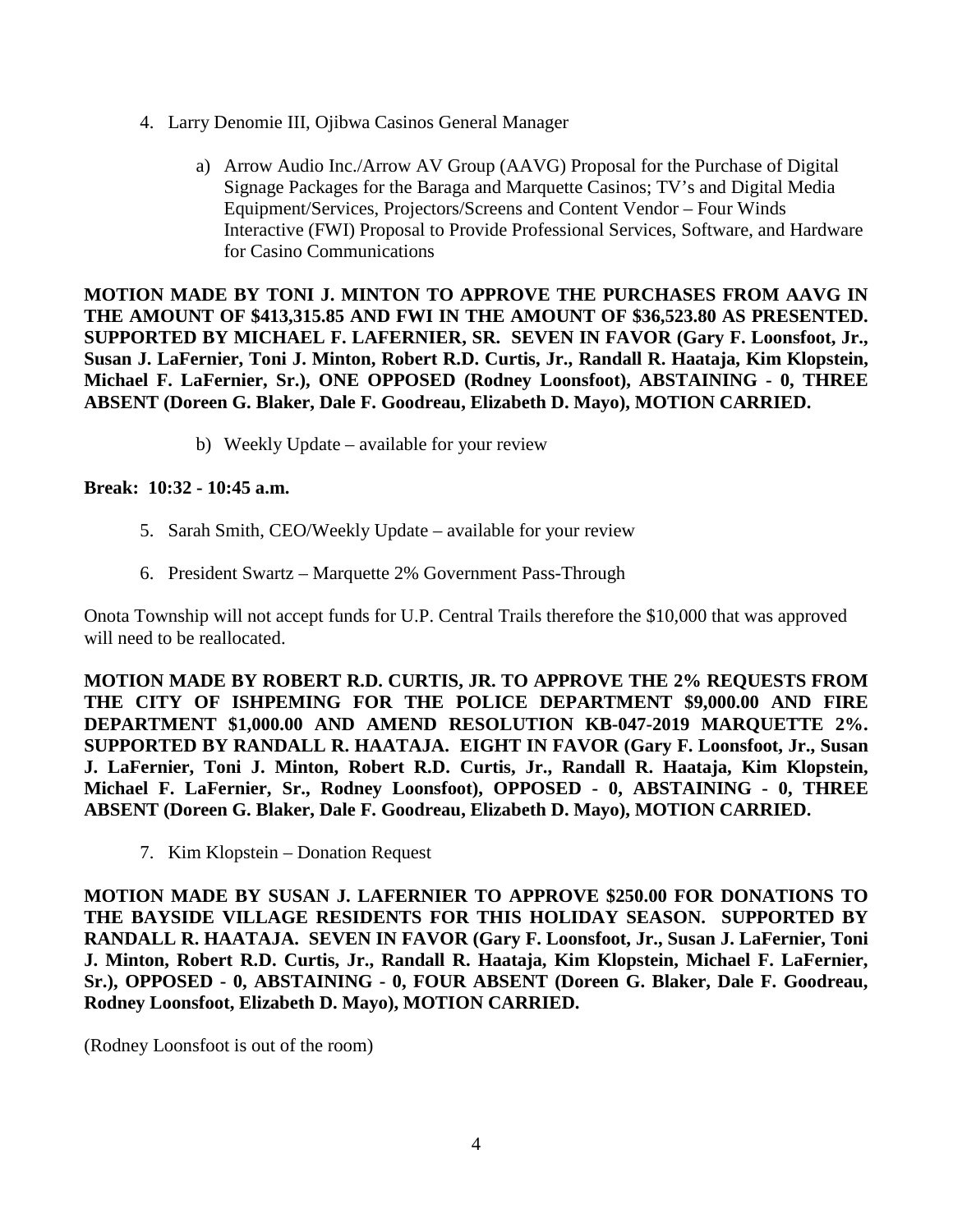President Swartz added to the agenda a request from Richard Geroux on behalf of Jimaganish Wadokaged (Veteran's Organization Nonprofit Bar and Food Sales) for advance 2% funds to purchase restaurant equipment at the Baraga American Legion Post 444.

The Village of Baraga is willing to accept funds on their behalf.

**MOTION MADE BY KIM KLOPSTEIN TO APPROVE THE 2% REQUEST FROM JIMAGANISH WADOKAGED IN THE AMOUNT OF \$11,109.00 FOR KITCHEN IMPROVEMENTS TO BE PAID FROM THE FIRST 2% DISTRIBUTIONS FOR BARAGA IN 2020. CO-SUPPORTED BY ROBERT R.D. CURTIS, JR. AND RODNEY LOONSFOOT. EIGHT IN FAVOR (Gary F. Loonsfoot, Jr., Susan J. LaFernier, Toni J. Minton, Robert R.D. Curtis, Jr., Randall R. Haataja, Kim Klopstein, Michael F. LaFernier, Sr., Rodney Loonsfoot), OPPOSED - 0, ABSTAINING - 0, THREE ABSENT (Doreen G. Blaker, Dale F. Goodreau, Elizabeth D. Mayo), MOTION CARRIED.**

- J. Closed Session:
	- 1. Gary Loonsfoot, Jr., KBIC Cannabis Developer [Open to KBIC Members]
		- a) Weekly Update
		- b) CARBS Contracting LLC Tier III Services Agreement
	- 2. Danielle Webb, Tribal Attorney/Update

**MOTION MADE BY GARY F. LOONSFOOT, JR. TO GO INTO CLOSED SESSION AT 11:22 A.M. AND OPEN TO KBIC MEMBERS FOR ITEM #1. SUPPORTED BY MICHAEL F. LAFERNIER, SR. EIGHT IN FAVOR (Gary F. Loonsfoot, Jr., Susan J. LaFernier, Toni J. Minton, Robert R.D. Curtis, Jr., Randall R. Haataja, Kim Klopstein, Michael F. LaFernier, Sr., Rodney Loonsfoot), OPPOSED - 0, ABSTAINING - 0, THREE ABSENT (Doreen G. Blaker, Dale F. Goodreau, Elizabeth D. Mayo), MOTION CARRIED.**

**MOTION MADE BY MICHAEL F. LAFERNIER, SR. TO GO INTO OPEN SESSION AT 11:54 A.M. SUPPORTED BY KIM KLOPSTEIN. EIGHT IN FAVOR (Gary F. Loonsfoot, Jr., Susan J. LaFernier, Toni J. Minton, Robert R.D. Curtis, Jr., Randall R. Haataja, Kim Klopstein, Michael F. LaFernier, Sr., Rodney Loonsfoot), OPPOSED - 0, ABSTAINING - 0, THREE ABSENT (Doreen G. Blaker, Dale F. Goodreau, Elizabeth D. Mayo), MOTION CARRIED.**

CARBS Contracting LLC (Jeff Swartz) Tier III Services Agreement \$205,390.00 Term ending February 14, 2020 to provide a mechanical, electrical and plumbing design for the Marquette Grow Facility Project at the terminal building in Negaunee (airport property)

**MOTION MADE BY KIM KLOPSTEIN TO APPROVE THE TIER III SERVICES AGREEMENT WITH CARBS CONTRACTING LLC. SUPPORTED BY RANDALL R. HAATAJA. EIGHT IN FAVOR (Gary F. Loonsfoot, Jr., Susan J. LaFernier, Toni J. Minton, Robert R.D. Curtis, Jr., Randall R. Haataja, Kim Klopstein, Michael F. LaFernier, Sr., Rodney Loonsfoot), OPPOSED - 0, ABSTAINING - 0, THREE ABSENT (Doreen G. Blaker, Dale F. Goodreau, Elizabeth D. Mayo), MOTION CARRIED.**